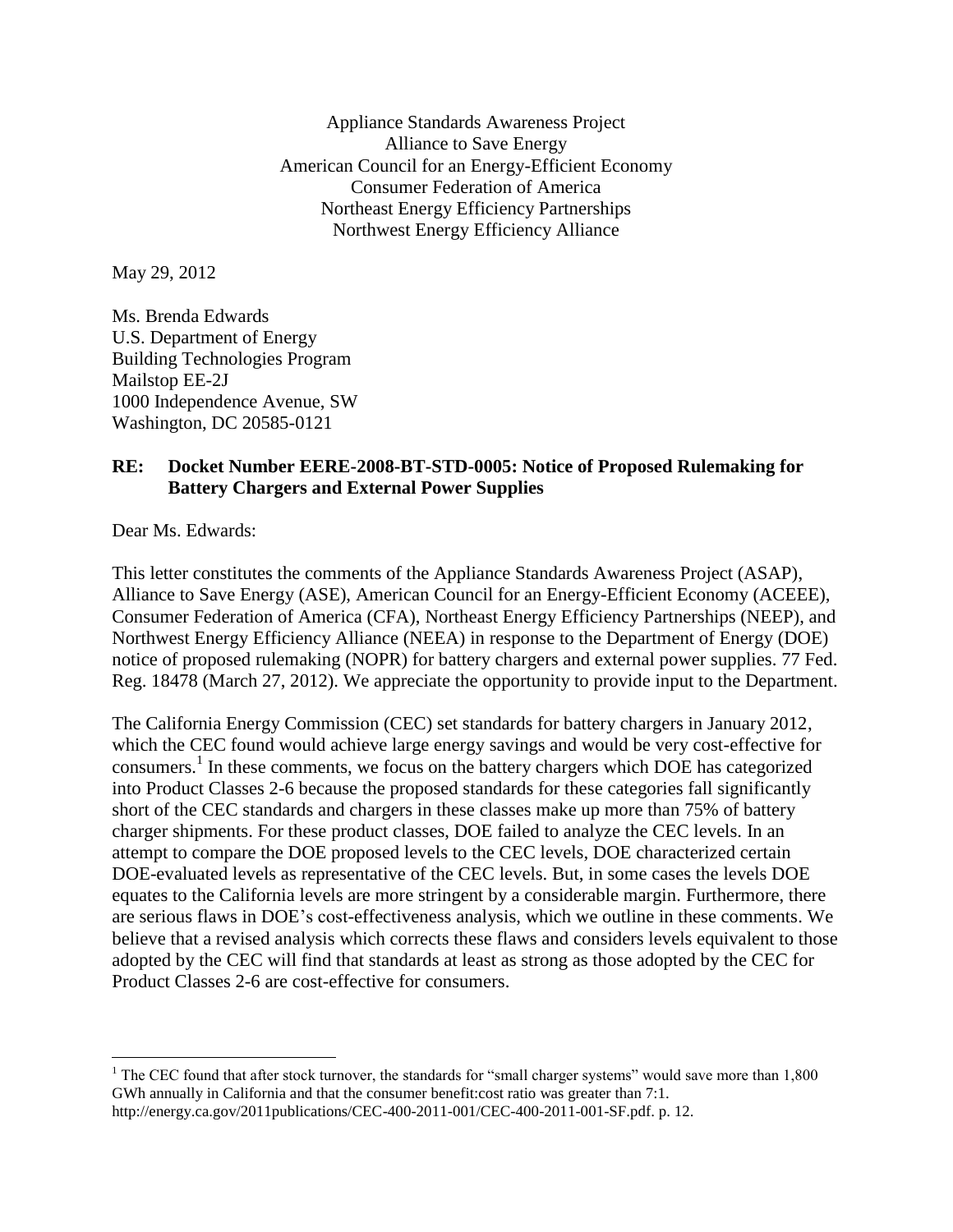**DOE's proposal for battery chargers risks increasing national energy consumption.** DOE must evaluate whether the standards the Department ultimately adopts will actually save energy relative to the base case. Because the battery charger standards proposed by DOE in the NOPR are significantly weaker than the CEC standards for the major product classes, adoption of the standards in the NOPR may actually result in increased national energy consumption compared to no DOE action and reasonable compliance nationally with the CEC standards. If the California standards are not preempted by weaker federal standards, many manufacturers will simply choose to comply with the California standards on a national basis rather than incur the expense of separate product lines for California and the rest of the nation. Because the cost to manufacture products compliant with the California standards is low relative to the total finished product price for most products containing a battery charger, manufacturers cannot gain a significant cost advantage by maintaining inefficient product lines for sale outside of California. In addition, in the past, once California has established standards for other products, typically several others states adopt like standards within a few years. For example, after California adopted standards for automatic commercial ice makers, another five states adopted similar standards. After California adopted standards for bottle type water dispensers, another seven states adopted similar standards. Proliferation of California standards to other states has been borne out for about twenty product categories over the past decade as detailed at [http://www.appliance-standards.org/sites/default/files/State\\_status\\_grid\\_MAR\\_2012\\_1.pdf.](http://www.appliance-standards.org/sites/default/files/State_status_grid_MAR_2012_1.pdf) The strong likelihood of additional states copying the California standard would further increase the incentive for manufacturers to comply with the CEC standards on a national basis.

For the main analysis in the NOPR, DOE assumed 0% compliance with the CEC standards outside of California.<sup>2</sup> Such an extreme assumption has no basis in the record. We suggest that DOE examine scenarios of 100%, 75% and 50% incremental compliance with the CEC standards outside of California. The 100% scenario would represent one in which multiple states adopt the California standards and the 50% scenario represents a scenario in which manufacturers find that product cost savings in some categories outweigh the costs of maintaining separate product lines for some states. We believe these scenarios would effectively bound the likely outcomes and provide a reasonable basis for evaluating the potential impact of DOE standards on national energy savings. In its final decision-making, DOE must ensure with a very high degree of confidence that the final standard does not increase national energy consumption.

**Significant additional national energy savings and consumer savings are at stake.** The table below shows the difference in national energy savings over 30 years and annual electricity bill savings in 2020 between DOE's proposed standards for battery chargers and the levels that are closest to the CEC standards for Product Classes 2-6. For these five product classes, the additional national energy savings that would be achieved from adopting standards similar in stringency to the CEC standards compared to DOE's proposed standards are almost 1 quad.<sup>3</sup> By 2020, the additional annual electricity bill savings for consumers and businesses are \$300  $\frac{1}{2}$  while significant additional analysis may be necessary to correct the flaws in DOE's

<sup>&</sup>lt;sup>2</sup> 77 Fed. Reg. 18545.

<sup>&</sup>lt;sup>3</sup> National energy savings from the CEC standards come from Table V-84 of the NOPR, which shows national energy savings from the CSLs that best approximate the CEC standards. 77 Fed. Reg. 18609.

<sup>&</sup>lt;sup>4</sup> U.S. DOE. 2012. National Impact Analysis Workbook.

http://www1.eere.energy.gov/buildings/appliance\_standards/docs/bceps\_nia\_nopr.xlsm.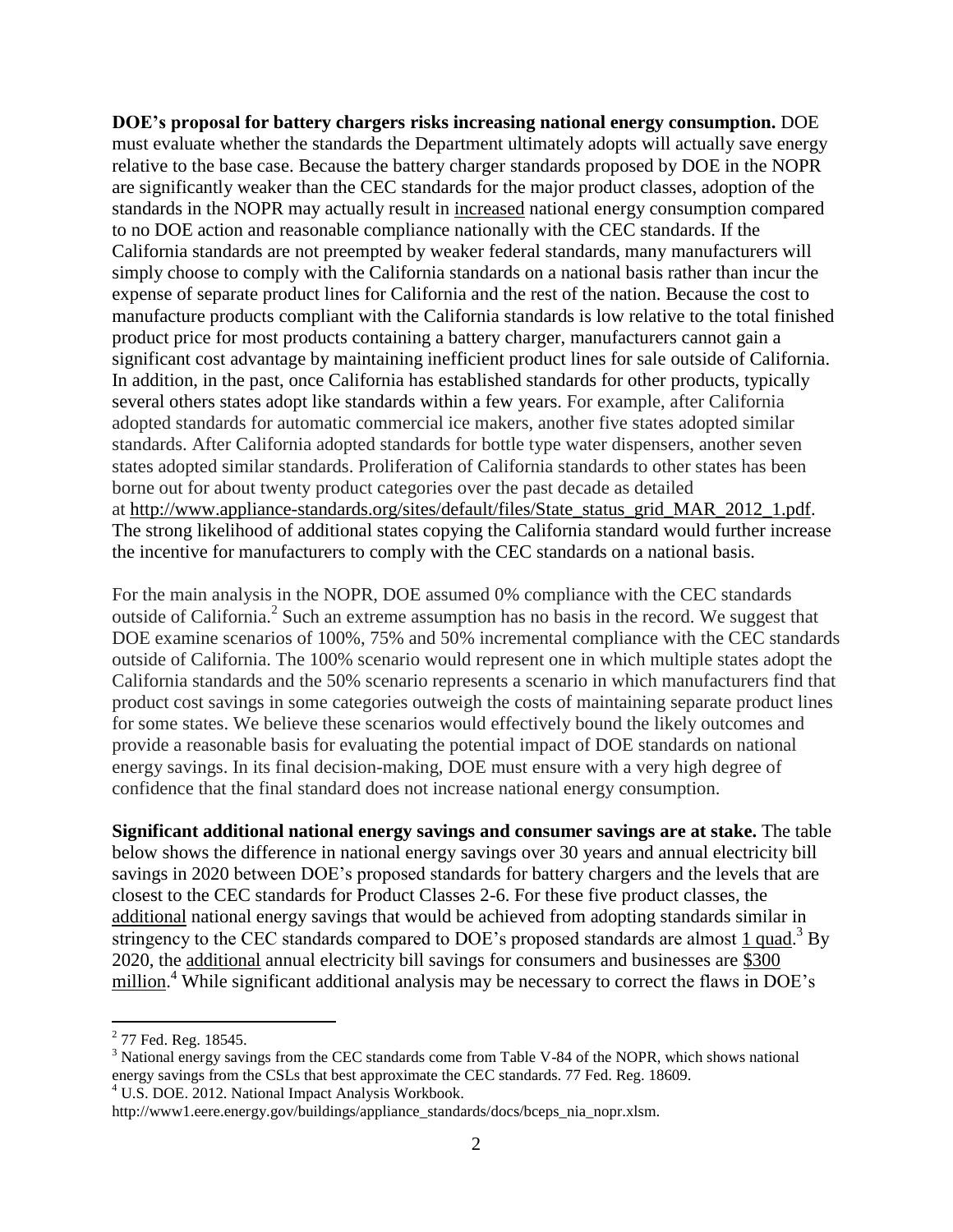| <b>Battery Charger Product Classes 2-6</b> |             |                                     |            |                                           |            |            |  |  |
|--------------------------------------------|-------------|-------------------------------------|------------|-------------------------------------------|------------|------------|--|--|
|                                            |             | <b>National Energy Savings Over</b> |            | <b>Annual Electricity Bill Savings in</b> |            |            |  |  |
| <b>Product</b>                             |             | 30 Years (quads)                    |            | 2020 (\$million)                          |            |            |  |  |
| <b>Class</b>                               | <b>DOE</b>  | <b>CEC</b>                          | Difference | <b>DOE</b>                                | <b>CEC</b> | Difference |  |  |
|                                            | <b>NOPR</b> | Standard                            |            | <b>NOPR</b>                               | Standard   |            |  |  |
| $\mathcal{D}$                              | 0.14        | 0.59                                | 0.45       | \$44.3                                    | \$191.8    | \$147.5    |  |  |
| 3                                          | 0.05        | 0.17                                | 0.12       | \$17.5                                    | \$56.7     | \$39.2     |  |  |
| 4                                          | 0.12        | 0.30                                | 0.18       | \$39.0                                    | \$96.3     | \$57.3     |  |  |
| 5                                          | 0.52        | 0.67                                | 0.15       | \$165.4                                   | \$214.4    | \$49.0     |  |  |
| 6                                          | 0.08        | 0.11                                | 0.03       | \$25.0                                    | \$34.9     | \$9.9      |  |  |
| <b>Total</b>                               | 0.91        | 1.84                                | 0.93       | \$291                                     | \$594      | \$303      |  |  |

analysis, we believe that this additional analysis is warranted given the large national energy savings and consumer savings at stake.

**DOE did not evaluate the California standard levels for battery chargers.** DOE typically includes candidate standard levels based upon existing efficiency programs, such as Energy Star or the levels established by the Consortium for Energy Efficiency. It is unusual for DOE to have a rulemaking for which existing state standards are in place, but we believe that DOE must consider a package of CSLs that closely approximate the CEC standards. Although DOE describes various CSLs as similar to the California standards, the actual levels are very different in some cases. The table below shows the annual energy consumption at each CSL level and the CEC standard expressed in terms of annual energy consumption for Product Classes 2-6 based on battery energies that correspond to DOE's representative units in each product class.<sup>5</sup> The CSLs that are closest to the CEC standards are highlighted.<sup>6</sup> As shown in the table, for Product Classes 2-6, the absolute percentage difference between the CEC standard and the CSL that most closely represents the CEC standard ranges from 16% to 52%. For the final rule, DOE must evaluate standard levels that better approximate the California standards.

| <b>Product</b><br><b>Class</b> | <b>Battery</b><br><b>Energy</b><br>(Wh) | <b>Annual Energy Consumption (kWh/yr)</b> | % Difference |                  |                  |                        |                                                                 |
|--------------------------------|-----------------------------------------|-------------------------------------------|--------------|------------------|------------------|------------------------|-----------------------------------------------------------------|
|                                |                                         | CSL <sub>0</sub>                          | CSL1         | CSL <sub>2</sub> | CSL <sub>3</sub> | <b>CEC</b><br>Standard | <b>Between CEC</b><br><b>Standard and</b><br><b>Closest CSL</b> |
| 2                              | 2.8                                     | 8.6                                       | 6.5          | 3.0              | 1.0              | 2.2                    | $-35%$                                                          |
| 3                              | 9.5                                     | 11.9                                      | 4.7          | 0.8              | 0.8              | 1.8                    | 52%                                                             |
| $\overline{4}$                 | 16.5                                    | 37.8                                      | 10.7         | 4.3              | 3.2              | 5.2                    | 16%                                                             |
|                                | 800                                     | 82.5                                      | 58.2         | 29.8             | 15.4             | 19.7                   | 22%                                                             |
| 6                              | 400                                     | 120.6                                     | 81.7         | 38.3             | 16.8             | 33.1                   | 49%                                                             |

<sup>&</sup>lt;sup>5</sup> Annual energy consumption at each CSL level was calculated based on the compliance formulas for unit energy consumption as shown in tables  $5-72 - 5-76$  of the TSD. pp.  $5-154 - 5-155$ . Annual energy consumption for the CEC standards was calculated based on the unit energy consumption (UEC) equation for determining compliance. 77 Fed. Reg. 18648. E24, Pm, and Psb for the UEC equation were calculated based on the CEC standards assuming that 2/3 of the combined maintenance and no-battery mode power is allocated to maintenance mode and the remaining 1/3 is allocated to standby mode. The CEC standards are shown in Table W-2 at

http://energy.ca.gov/2011publications/CEC-400-2011-005/CEC-400-2011-005-15-DAY.pdf.

<sup>6</sup> DOE shows the CSLs that best approximate the CEC standards in Table V-84 of the NOPR. 77 Fed. Reg. 18609.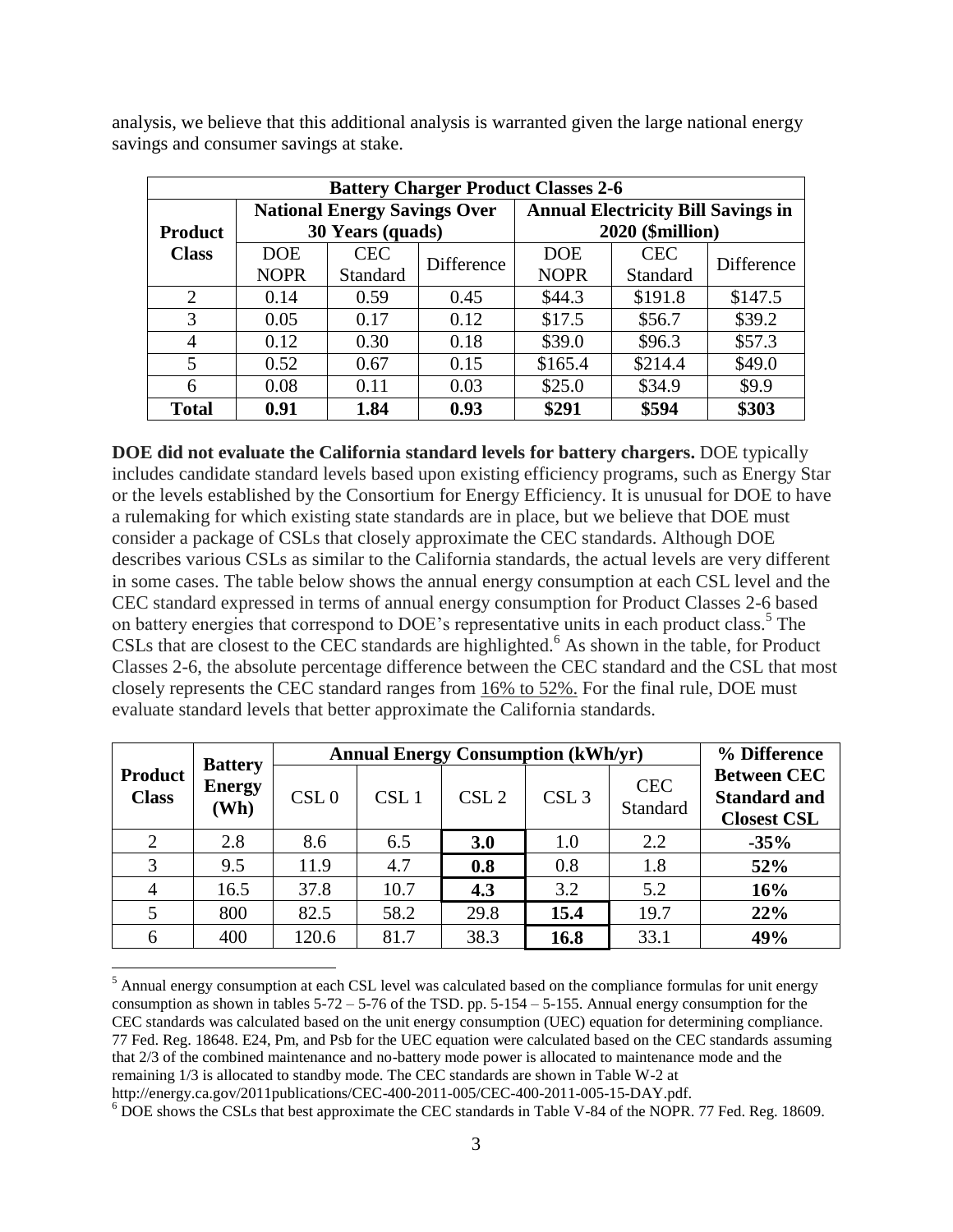**The general approach that DOE took for the engineering analysis for battery chargers is flawed.** For the battery charger analysis, DOE relied solely on teardowns to conduct the engineering analysis.<sup>7</sup> In order for this approach to be valid, at least the following two conditions must be met: (1) there must be minimal differences in the features of the evaluated products at different efficiency levels that are unrelated to efficiency (or,DOE must be able to accurately separate out costs due to improved efficiency from costs due to non-efficiency features); and (2) the higher-efficiency evaluated products must represent the lowest-cost ways to achieve those efficiency levels. For battery chargers, it does not appear that these two conditions have been met. Two battery chargers with different efficiency levels may also be of different size and weight and offer different features and functionality, which can have a significant impact on cost unrelated to efficiency. In addition, because battery chargers are components of end-use products and generally represent a small portion of the total cost of the product, design changes that improve efficiency are generally not conducted for the sole purpose of improving efficiency and therefore often do not represent the least-cost way to achieve a given efficiency level.

DOE routinely conducts teardowns as part of the engineering analysis for standards rulemakings, but only relies solely on teardowns for certain products where such an approach is valid. DOE relied on teardowns to develop the cost-efficiency relationship in the recent rulemaking on residential central air conditioners and heat pumps. In the case of central air conditioners and heat pumps, it is possible to reasonably identify models that only differ in terms of efficiency and are otherwise virtually identical. DOE noted in the Technical Support Document (TSD) for central air conditioners and heat pumps that "the selected products have minimal product features or options that add cost without affecting product efficiency."<sup>8</sup> In addition, given the significant contribution of space cooling energy use to total home energy use, efficiency is a key product feature of central air conditioners and heat pumps and product efficiency is clearly differentiated in the market. Therefore, to compete in the market, manufacturers must strive for the lowest-cost ways to achieve higher efficiency levels. In contrast, battery charger efficiency is not clearly differentiated in the market, and efficiency is generally a by-product of other performance-related features.

For the recent rulemaking on residential clothes washers, DOE conducted teardowns to identify technology options for improving efficiency, but did not rely solely on teardowns to develop the cost-efficiency relationship but rather used the teardowns to inform inputs to a cost model. DOE started with a baseline unit and added in the observed changes associated with improving efficiency at each higher efficiency level. DOE noted that "by doing this, DOE excluded the costs of any non-efficiency related components from the more efficient units. The more efficient units are generally sold at a higher price point, and sometimes include more complex displays or

 $<sup>7</sup>$  There are two exceptions—Product Classes 1 and 10—where DOE relied on manufacturer interviews to develop</sup> the cost vs. efficiency relationship. Technical Support Document. p. 5-86.

<sup>8</sup> U.S. DOE. 2011. Technical Support Document: Energy Efficiency Program for Consumer Products: Residential Central Air Conditioners, Heat Pumps, and Furnaces.

http://www1.eere.energy.gov/buildings/appliance\_standards/residential/residential\_furnaces\_central\_ac\_hp\_direct\_f inal\_rule\_tsd.html. p. 5-16.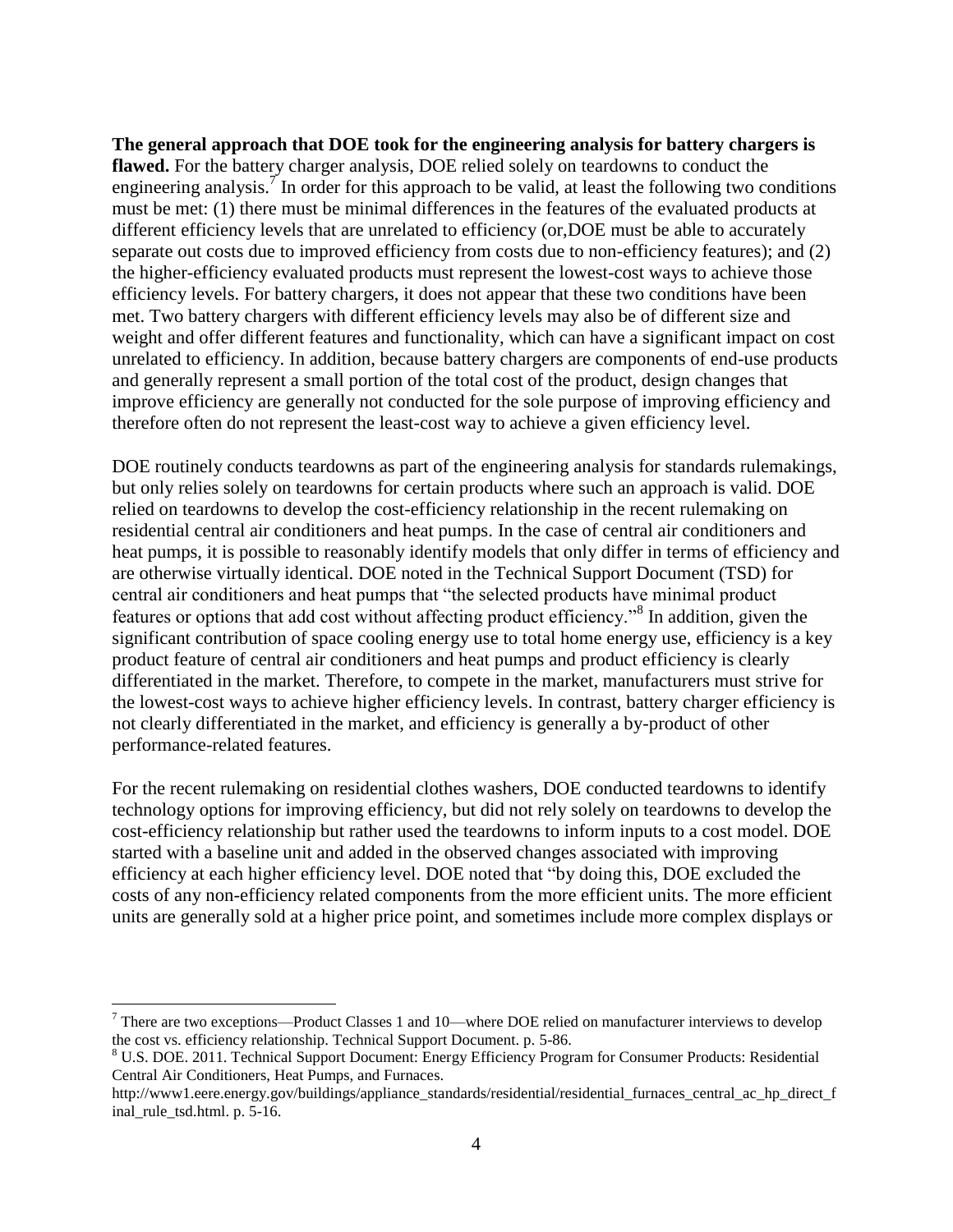other user interface features that are not necessarily efficiency-related."<sup>9</sup> For the battery charger analysis, DOE relied solely on the bill of materials (BOM) data to develop the cost-efficiency relationship, which meant that non-efficiency related costs could not be accurately excluded from the cost to improve efficiency.

For the clothes washer analysis, DOE also solicited cost-efficiency information from manufacturers. DOE found that the manufacturer estimates of incremental costs were actually significantly lower (in some cases as much as a factor of 3-5 lower) than the costs from DOE's reverse-engineering analysis. In attempting to explain this result, DOE noted that "manufacturers may be aware of additional methods to increase efficiency at a lower cost than the technology options observed in the reverse engineering analysis."<sup>10</sup> This result illustrates the limitations of teardown analyses as a modeling tool. Even though clothes washer efficiency is differentiated in the market and clothes washers have been subject to efficiency standards for many years, teardowns did not provide DOE with the necessary information to identify the lowest-cost ways of reaching higher efficiency levels. We would expect the limitations of teardown analyses to be greatly exacerbated for battery chargers since battery chargers are components of end-use products and efficiency is not a feature that is marketed to consumers.

DOE's engineering analysis for battery chargers, which relied solely on teardowns for the key product classes, has not uncovered the actual incremental cost of improving efficiency. While the teardown analysis has identified a range of efficiency levels available in the market for each product class, the analysis has not identified the lowest-cost ways of achieving those efficiency levels. We believe that there are at least two examples of how DOE's flawed approach has overestimated the incremental cost to improve efficiency:

- 1. This rulemaking also covers new standards for external power supplies (EPSs). EPSs are a component of battery charger systems as well as other products. DOE's analysis for EPSs showed that levels represented by "best-in-market" units are cost-effective for consumers, and DOE has proposed to adopt those levels as the new minimum EPS standards. However, because EPSs at these efficiency levels only represent a tiny fraction of the current market, it is unlikely that the EPSs that are part of the battery chargers that DOE tore down are "best-in-market" EPSs. Therefore, DOE's analysis has likely failed to capture the impact of high-efficiency EPSs as a low-cost option for improving efficiency.
- 2. One option for improving efficiency is to switch from a nickel-chemistry battery charger to a lithium-ion charger. However, the motivation in the current market for this switch is mostly unrelated to efficiency and instead due to the additional benefits that lithium chargers provide including reduced size and weight. Therefore, while switching from nickel to lithium-ion batteries represents a technology option to improve battery charger efficiency, this does not necessarily represent the lowest-cost option for improving efficiency. For example, we would expect manufacturers seeking a low-cost compliance route to apply more-efficient power supplies and improved charge control to nickel chemistry batteries before considering the more expensive lithium-ion option.

<sup>9</sup> U.S. DOE. 2012. Technical Support Document: Energy Efficiency Program for Consumer Products and Commercial and Industrial Equipment: Residential Clothes Washers.

http://www1.eere.energy.gov/buildings/appliance\_standards/residential/rcw\_direct\_final\_rule\_tsd.html.. p.5-56. <sup>10</sup> *Ibid*. p.5-57.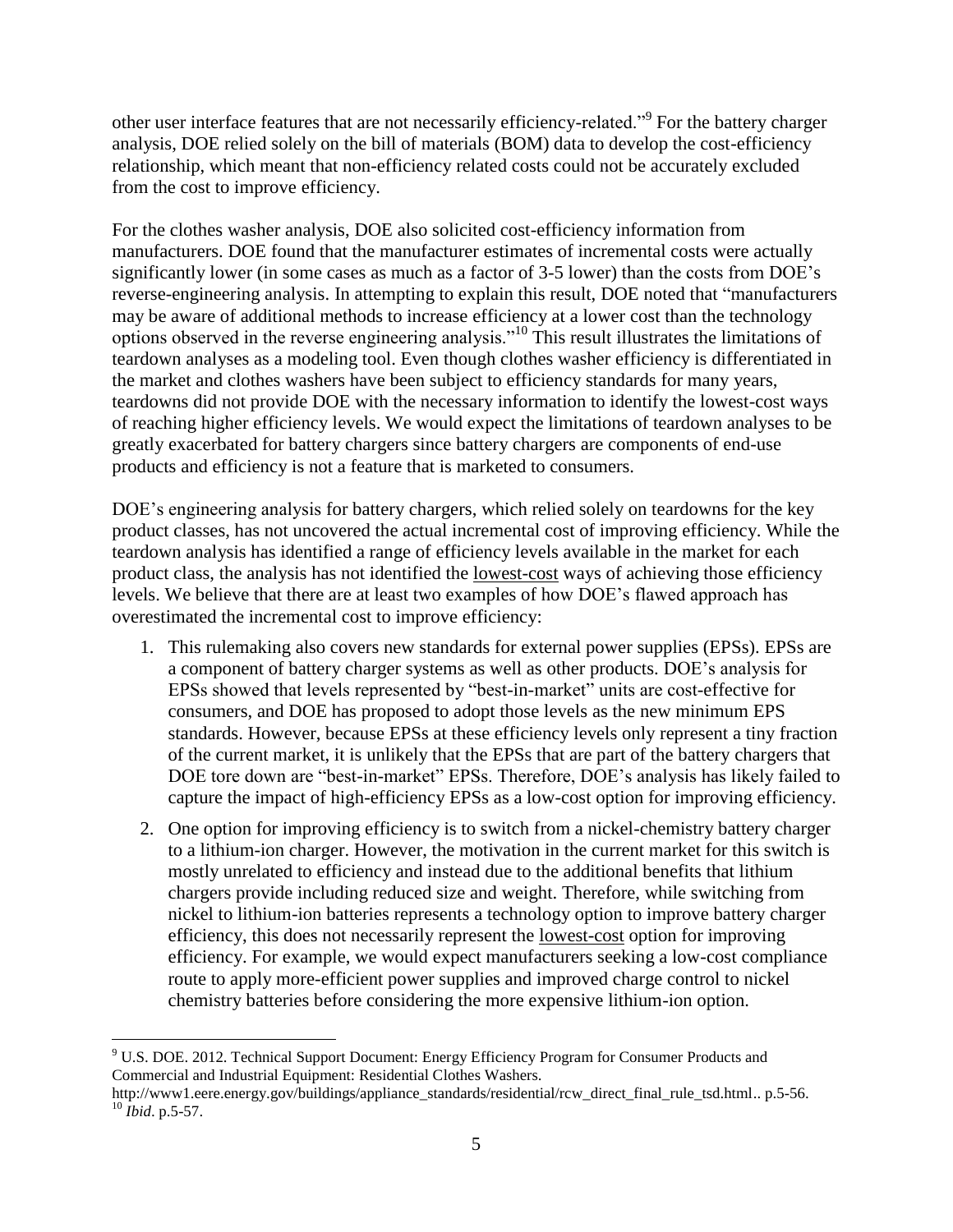In sum, the market delivers improved efficiency as a by-product of battery charger designs valued by consumers because they are smaller and lighter weight and/or provide additional functionality. Efficiency delivered as a by-product of other valued features is not likely to represent the lowest-cost method of efficiency improvement.

**There are serious flaws in DOE's analysis for Product Classes 2-6.** Below we describe the flaws in DOE's analysis for individual product classes and our recommendations for how DOE's analysis should be revised.

## Product Class 2 (e.g. cell phones, cordless phones, digital cameras)

For Product Class 2, DOE is proposing to adopt CSL 1 while the DOE level closest to the CEC standard is CSL  $2<sup>11</sup>$  DOE notes in the TSD that the majority of products tested in Product Class 2 have a battery energy less than 5 Wh.<sup>12</sup> Active mode battery charger efficiency tends to increase with battery energy. The representative unit for CSL 0 in Product Class 2 has a low battery energy (3.0 Wh) and also a very low 24-hour efficiency (6%).

Ecova (formerly Ecos), on behalf of the California IOUs, conducted a teardown and redesign of a battery charger for a beard trimmer with a battery energy of about 1.5 Wh, which falls in Product Class 2. As shipped, the charger exceeded CSL 2 and had a 24-hour efficiency of 13%. Simply by replacing the charger's Level IV EPS with a Level V EPS, the 24-hour efficiency increased to 18%.<sup>13</sup> The units that DOE analyzed for CSL 2, which also have a battery energy of 1.5 Wh, have an active mode efficiency of only 8%.<sup>14</sup> Due to the low battery energy of the units in Product Class 2, the 2.5 W EPS unit in Product Class B analyzed for the EPS analysis is the best representation of EPSs for battery chargers in Product Class 2. The difference in EPS active mode efficiency between the current DOE standard and the best-in-market unit is especially significant for these low-output-power EPSs as the current standard is much lower for lowoutput-power EPSs compared to higher-output-power units. The table below shows the active mode efficiency levels analyzed for the EPS analysis for the 2.5 W unit.<sup>15</sup> DOE has proposed to adopt CSL 3, which has an active mode efficiency that is 15 percentage points higher than that of the current DOE standard. It appears that simply applying the EPS which DOE has determined to be cost-effective in the EPS analysis would achieve CSL 2 for this product class.

 $\overline{a}$  $11$  77 Fed. Reg. 18609.

<sup>&</sup>lt;sup>12</sup> Technical Support Document. p. 5-97.

<sup>&</sup>lt;sup>13</sup> http://energy.ca.gov/appliances/battery\_chargers/documents/2011-03-03\_workshop/presentations/Proposed\_Standards\_for\_Battery\_Chargers-Suzanne Foster Porter and Philip Walters.pdf. Slides 22-23.

 $14$  Technical Support Document. p. 5-98.

<sup>&</sup>lt;sup>15</sup> 77 Fed. Reg. 18518.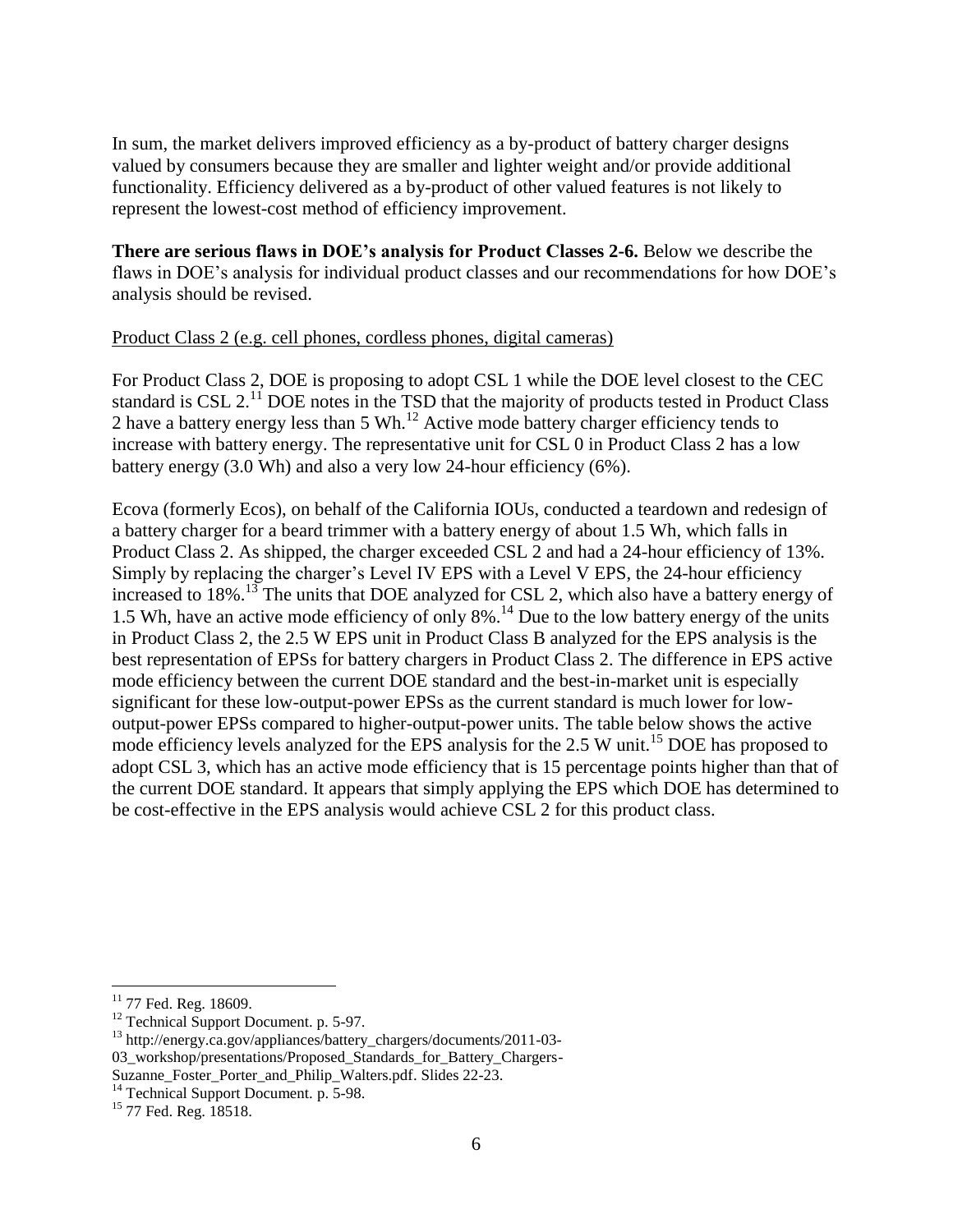| <b>EPS Product Class B-2.5 W Unit</b> |                                   |  |  |  |
|---------------------------------------|-----------------------------------|--|--|--|
| <b>CSL</b>                            | <b>Active Mode Efficiency (%)</b> |  |  |  |
|                                       | 58.3                              |  |  |  |
|                                       | 67.9                              |  |  |  |
|                                       | 71.0                              |  |  |  |
|                                       | 73.5                              |  |  |  |
|                                       | 74.8                              |  |  |  |

In addition, as the California IOUs show in their comments, the output power of an EPS that is part of a battery charger in Product Class 2 is likely to be even lower than 2.5 W and closer to 0.1 W or 0.3 W. At these levels, a best-in-market EPS is 2-4 times more efficient in active mode than an EPS that just meets the current standard.

By relying solely on teardowns of existing products in the market to conduct the engineering analysis, DOE appears to have missed improved EPS efficiency as a low-cost way to reach higher battery charger efficiency levels for Product Class 2. This is not surprising given that in 2009, 84% of EPS shipments in Product Class B in the 0-10.25 W range were at the baseline efficiency level (CSL  $\overline{0}$ ) and only 3% met CSL 3 (best-in-market).<sup>16</sup> DOE may have also missed other low-cost options to improve efficiency such as simple improved charge termination strategies. **Therefore, we urge DOE to revise the analysis for Product Class 2 to evaluate the lowest-cost ways to achieve higher efficiency levels, which will likely include improved EPS efficiency and simple improved charge termination strategies.**

In addition, for battery charger systems that include direct operation EPSs (e.g. most cell phones), DOE must assume that the baseline unit includes an EPS with an efficiency equivalent to the level that DOE ultimately adopts since at the time that the battery charger standards go into effect, direct operation EPSs that do not meet the new EPS standards will not be able to be sold. DOE must also evaluate best-in-market EPSs as a technology option to improve the efficiency of battery chargers that employ indirect operation EPSs (e.g. many digital cameras).

We also note that as the California IOUs explain in their comments in response to the NOPR, there appear to be significant errors in the bill of materials (BOM) data used to represent manufacturer selling price (MSP) which erroneously increased the MSP for CSL2. Finally, as shown above, the CEC standard for Product Class 2 falls in between CSL 2 and CSL 3. **We urge DOE to evaluate an intermediate level between CSL 2 and CSL 3 that is closer to the CEC standard.**

### Product Class 3 (e.g. power tools, camcorders, portable DVD players)

For Product Class 3, DOE is proposing to adopt CSL 1 while the DOE level closest to the CEC standard is CSL  $2^{17}$  (We note, however, that CSL 2 is considerably more demanding: it allows less than half the annual energy as the CEC level). DOE's description of the units analyzed for Product Class 3 notes that the CSL 0 unit was designed to charge nickel-cadmium batteries while

<sup>&</sup>lt;sup>16</sup> Technical Support Document. p. 3-30.

<sup>&</sup>lt;sup>17</sup> 77 Fed. Reg. 18609.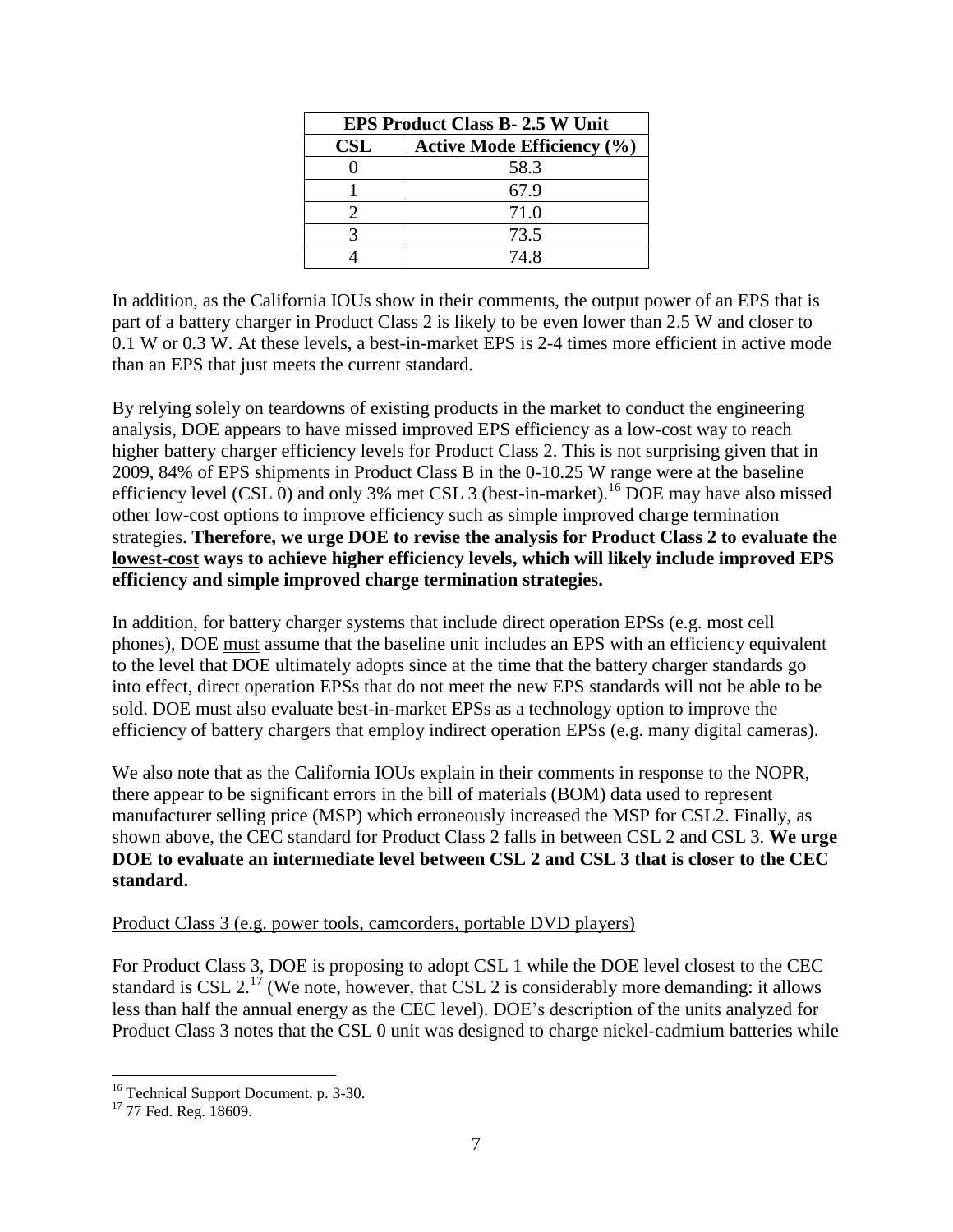the CSL 2 unit operates with lithium ion batteries.<sup>18</sup> Battery chargers for lithium-ion batteries are typically more efficient than chargers for nickel chemistry batteries since lithium batteries cannot tolerate overcharging, which means that chargers for lithium batteries must limit the power flowing to the battery once the battery is fully charged. There is currently no market driver to encourage high-efficiency chargers for nickel batteries, while sales of high-efficiency lithiumbased chargers are increasing significantly because of the benefits other than efficiency that lithium chargers provide—in particular the ability to provide the same service with a much smaller and lighter battery charger system. Therefore, it is not surprising that the high-efficiency battery charger systems identified by DOE use lithium batteries. However, it is important to recognize that while switching from nickel to lithium-ion batteries represents a technology option to improve battery charger efficiency, this does not necessarily represent the lowest-cost option for improving efficiency. **We urge DOE to revise the analysis for Product Class 3 by evaluating the lowest-cost ways to achieve higher efficiency levels, which will likely include improved EPS efficiency and simple improved charge termination strategies with a nickel chemistry battery.**

In addition, for Product Class 3 there is no CSL that is very close to the CEC standard. As shown above, the annual energy consumption for the representative unit at CSL 2 is about 0.8 kWh while the annual energy consumption that reflects the CEC standard is closer to 1.8 kWh (i.e. more than double CSL 2's allowance). In addition, there is a very large gap between the annual energy consumption for CSL 1 and CSL 2 for the Product Class 3 representative unit—the annual energy consumption at CSL 1 is more than five times greater than the annual energy consumption at CSL 2. **We urge DOE to evaluate an intermediate level that is closer to the CEC standard.**

# Product Class 4 (e.g. notebook computers, professional power tools)

For Product Class 4, DOE is proposing to adopt CSL 1 while the CEC standard is best represented by CSL 2.<sup>19</sup> DOE shows an incremental manufacturing selling price (MSP) of about \$6 to go from CSL 1 to CSL 2. As the California IOUs explain in their comments, this large incremental cost seems to be a result of averaging the costs of three separate units for CSL 2, one of which (a handheld vacuum) has a cost that is about three times the cost of the other two units (a notebook computer and a power tool). We did not find any explanation in either the NOPR or TSD as to why the cost of the battery charger for the handheld vacuum was so much higher than that of the chargers for the other two units or why it made sense to average the costs of these three units to represent the lowest-cost way to improve efficiency. **At a minimum, DOE should exclude the handheld vacuum unit from the calculation of the cost to achieve CSL 2 for Product Class 4 as the cost of the battery charger for this vacuum unit clearly does not reflect the lowest-cost design to improve efficiency.**

Ecova, on behalf of the California IOUs, conducted a teardown and redesign of a battery charger for a power tool which falls in Product Class 4. As shipped, the charger met CSL 1. Ecova then improved the charge control and replaced the EPS with a Level V EPS. With these relatively simple changes, which are described in more detail in the California IOU comments, the

<sup>&</sup>lt;sup>18</sup> Technical Support Document pp. 5-107, 5-109.

 $19$  77 Fed. Reg. 18609.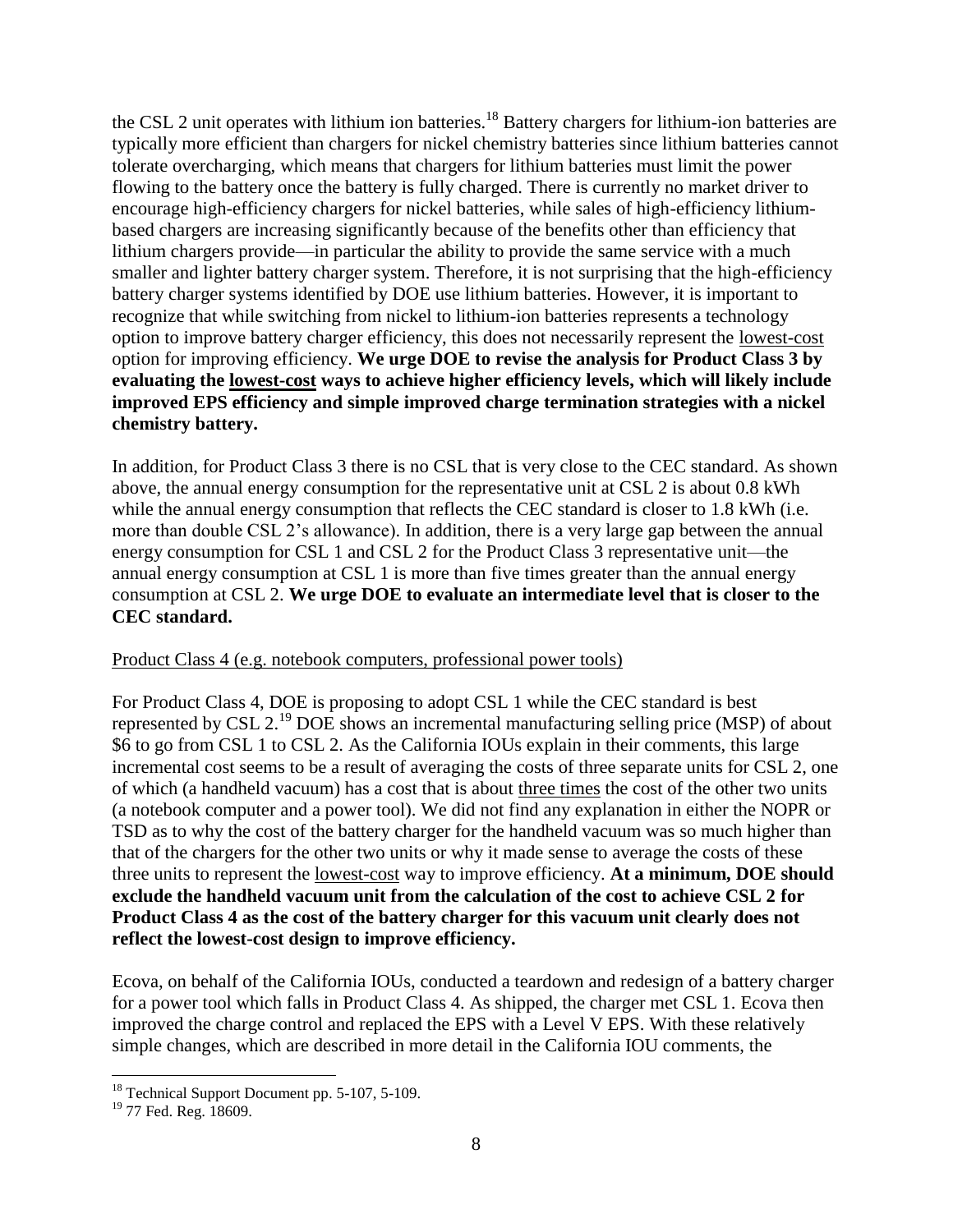efficiency improved from CSL 1 to CSL 2 with an estimated increase in MSP of less than \$1 far less than DOE's estimate of \$6. **We urge DOE to revise the analysis for Product Class 4 based on efficiency improvements similar to those implemented by Ecova to better reflect the actual cost to improve efficiency.**

### Product Classes 5-6 (e.g. marine/automotive/RV chargers, toy ride-on vehicles, electric scooters)

For Product Classes 5 and 6, DOE is proposing to adopt CSL 2 while CSL 3 is closest to the CEC standard.<sup>20</sup> (As with PC 3, we note that the DOE level closest to the CEC levels is actually considerably more demanding than the CEC levels). DOE assumed the same incremental costs for Product Class 6 as for Product Class  $5.^{21}$  CSL 2 represents the best-in-market unit for these product classes while CSL 3 represents the max-tech unit. Since there are no products currently on the market with efficiencies equivalent to CSL 3, the cost data for CSL 3 is based on manufacturer interviews. The MSPs for CSLs 0-2 are all between \$15 and \$22 while the MSP for CSL 3 is  $$127<sup>22</sup>$  DOE's description of the engineering changes to achieve CSL 3 include "incremental improvements to a SCR and switched-mode topology," "a relay," and "reductions in resistive losses."<sup>23</sup> It is not clear why these incremental changes would increase the cost of the battery charger by more than \$100. **We urge DOE to reevaluate the incremental cost to achieve CSL 3 for Product Classes 5 and 6 and to clearly justify the incremental cost based on the associated engineering changes.**

Product Classes 5 and 6 are also cases where the CEC standard falls in between two CSLs—in these cases in between CSL 2 and CSL 3. As the CEC comments in response to the NOPR explain, while the 24-hour efficiency for CSL 3 for the Product Class 5 representative unit is similar to the CEC standard, CSL 3 assumes 0 W of maintenance mode power and 0 W of nobattery mode power<sup>24</sup> while the CEC standard allows for a combined maintenance mode and nobattery mode power of about 2.7 W.<sup>25</sup> (CSL 2 for the representative unit for Product Class 5 has a combined maintenance mode and no-battery mode power of 12.2 W, so the CEC standard still provides significant savings in maintenance and no-battery modes compared to CSL 2). Similarly, CSL 3 for Product Class 6 also assumes 0 W of maintenance mode power and 0 W of no-battery mode power. **For product classes 5 and 6, we urge DOE to evaluate intermediate levels that are closer to the CEC standard.**

**We support DOE's proposed standards for battery charger Product Classes 1, 7, 8, and 10.**  For these four product classes, DOE found standard levels equivalent to or more stringent than the CEC standards to be cost-effective. For Product Class 8, as NRDC's comments point out, it may be appropriate for the standard to scale with battery capacity for larger-capacity chargers.

 $\overline{a}$ <sup>20</sup> *Ibid*.

<sup>&</sup>lt;sup>21</sup> Technical Support Document. p. 5-129.

<sup>22</sup> *Ibid*. p. 5-127.

<sup>23</sup> *Ibid.* p. 5-126.

<sup>24</sup> *Ibid*. p. 5-121.

 $^{25}$  California Energy Commission. 2011. Proposed Amendments to Appliance Efficiency Regulations. 15-Day Language. http://energy.ca.gov/2011publications/CEC-400-2011-005/CEC-400-2011-005-15-DAY.pdf. Assuming a battery energy of 800 Wh.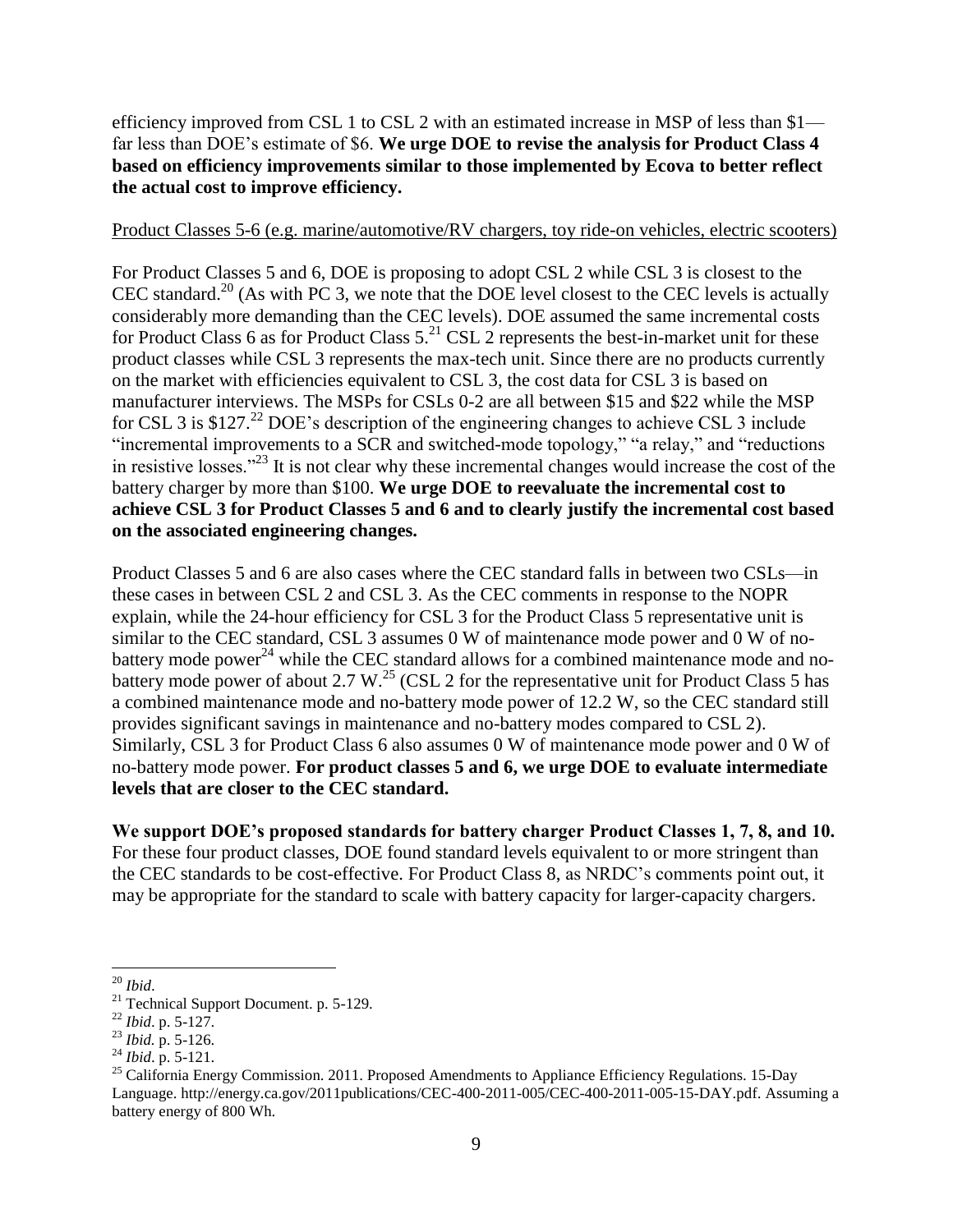**DOE should incorporate declining costs of lithium batteries in the battery charger analysis.** As detailed in the California IOU comments in response to the NOPR, numerous research analysts and market experts have forecasted a significant increase in sales and a significant decrease in costs of lithium batteries over a short timeframe. DOE should incorporate the decline in lithium battery costs that has occurred in recent years and that is projected to occur in order to more accurately reflect the costs of lithium-ion battery chargers.

**DOE's proposed standards for external power supplies will achieve large national energy savings and monetary savings for consumers and businesses.** DOE estimates that the proposed standards for EPSs would save 0.99 quads of energy over 30 years and would save consumers and businesses \$0.79-\$1.87 billion on a net present value basis.<sup>26</sup> By 2020, consumers and businesses would save more than \$300 million annually on their electricity bills.<sup>27</sup> While DOE has proposed strong cost-effective standards for EPSs, we encourage the Department to consider the following two issues raised in NRDC's comments in response to the NOPR.

- **1.** According to a major power conversion integrated circuit manufacturer, DOE has significantly overestimated the cost to meet the proposed EPS standards for Product Class B for the 2.5 W, 18 W, and 60 W units. As NRDC's comments note, costs of highefficiency EPSs are declining rapidly, and DOE's cost estimates may reflect costs from a few years ago that are not representative of today's market. **We urge DOE to reevaluate the incremental costs for more-efficient EPSs to more accurately reflect the costs and benefits of the proposed EPS standards.**
- **2.** NRDC's comments note that there is a large gap in active mode efficiency between CSL 3, which represents "best-in-market" EPSs, and CSL 4, which is the max-tech level. For the 60 W and 120 W representative units, there is a greater gap between CSL 3 and CSL 4 than there is between the EISA standard level and CSL 3. For Product Classes B, C, D, and E, DOE estimates that the proposed standards (TSL 2) would save 0.92 quads of energy over 30 years, while the max-tech levels (TSL 3) would save 1.60 quads.<sup>28</sup> Because of the large incremental energy savings of CSL 4 relative to CSL 3, significant additional savings could be achieved from an intermediate level that is only slightly more stringent than CSL 3. **We urge DOE to evaluate an intermediate level for EPS Product Class B between CSL 3 and CSL 4.**

**Additional analysis is warranted even if this means further delay.** DOE was required by statute to issue a final rule for battery chargers and external power supplies by July 1, 2011. We are disappointed that DOE has now missed its statutory deadline by almost a year. However, the significant energy savings at stake warrant the additional analysis that we have outlined in these comments even if this means further delay. As explained above, we believe that standards similar to the CEC standards for battery chargers would achieve greater cost-effective energy savings than the proposed standards in the NOPR, and that higher levels for EPSs may also be cost effective. Greater energy savings will be achieved over the long run from these higher levels than could be achieved from implementing the standards in the NOPR with a slightly earlier effective

<sup>&</sup>lt;sup>26</sup> 77 Fed. Reg. 18485.

<sup>&</sup>lt;sup>27</sup> U.S. DOE. 2012. National Impact Analysis Workbook.

http://www1.eere.energy.gov/buildings/appliance\_standards/docs/bceps\_nia\_nopr.xlsm.

<sup>&</sup>lt;sup>28</sup> 77 Fed. Reg. 18590.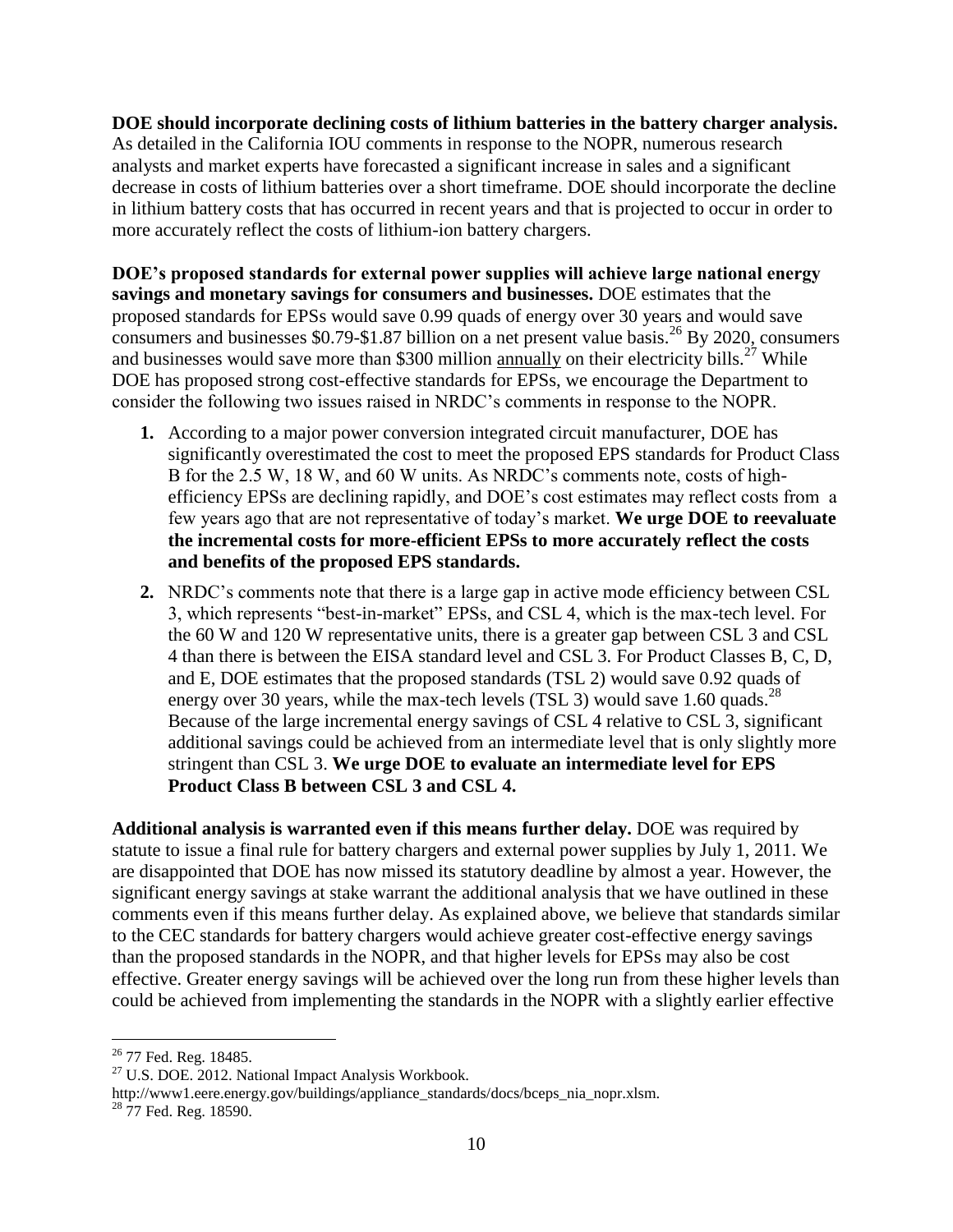date. Therefore, we strongly urge DOE to correct the flaws in the analysis outlined in these comments to allow the Department to determine the standard levels that represent the maximum levels that are technologically feasible and economically justified.

Thank you very much for considering these comments.

Sincerely,

 $12$  de Libr

Andrew deLaski Executive Director Appliance Standards Awareness Project

tfley P. Havin

Jeff Harris Vice President for Programs Alliance to Save Energy

Jennifer Amann Director, Buildings Program American Council for an Energy-Efficient Economy

That Holl- Crow for

Mel Hall-Crawford Energy Projects Director Consumer Federation of America

Quam & Coaldey

Susan E. Coakley Executive Director Northeast Energy Efficiency Partnerships